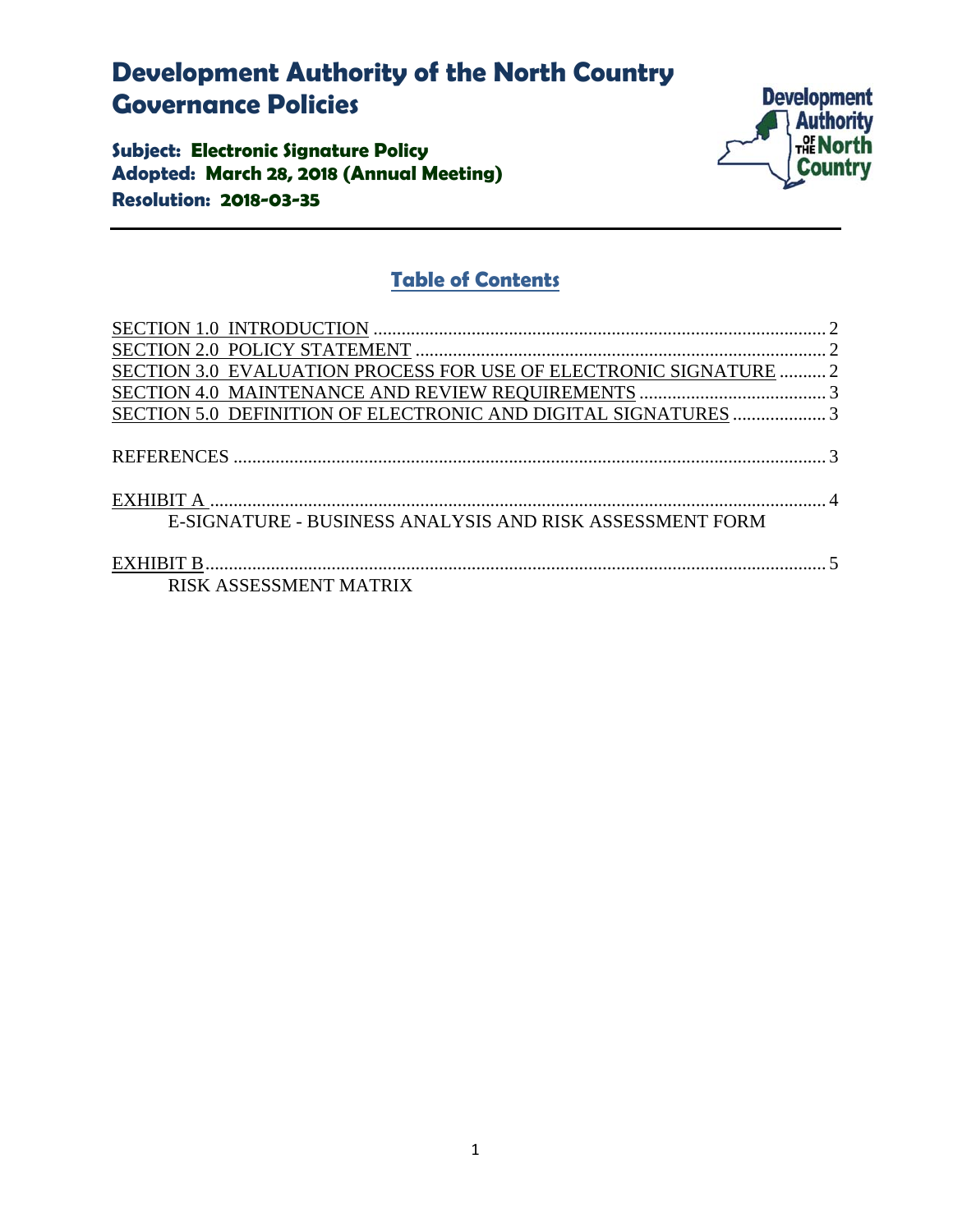#### **ELECTRONIC SIGNATURE POLICY**

#### 1. Introduction

- 1.1. Background
	- 1.1.1.New York State adopted an Electronic Signatures and Records Act (ESRA) which provides guidance to NYS governmental entities, including Public Authorities. "The purpose of ESRA is to facilitate e‐Commerce and e‐Government in New York State by giving electronic signatures (e‐signatures) …the same force and effect as signatures and records produced by non-electronic means".

#### 2. Policy Statement

- 2.1. This policy provides for the utilization of both electronic and digital signatures by the Development Authority of the North Country (Authority) by means of methods that are practical, secure and balance risk and cost. **The Authority electronic and digital signature authorization process will be instituted for internal and external documentation and certification**.
- 2.2. The Authority's e-signature systems will utilize user authentication by verifying the user's unique credentials; such as username and password, or a digital certificate such as PKI.
- 2.3. This policy does not supersede situations where laws specifically require a written signature. This policy does not limit the option to conduct the transaction on paper or in non‐electronic form and the right to have documents provided or made available on paper at no charge. The e‐signature must be protected by reasonable security measures as applicable to established computer functions of the Authority.

#### 3. Evaluation Process for Use of Electronic Signature

- 3.1. Evaluation of Risk
	- 3.1.1.An evaluation will be performed by the Authority to determine risks associated with each e‐signature application to determine the quality and security of the e‐signature method required through the completion of the "E‐SIGNATURE ‐ BUSINESS ANALYSIS AND RISK ASSESSMENT FORM", attached as Exhibit A. The *New York State CIO's Identity Assurance* IT Policy No: NYS-P10-006 shall be utilized as a guideline for completing the evaluation. https://its.ny.gov/sites/default/files/documents/nys-p10-006\_identity\_assurance\_3.pdf
	- 3.1.2.A copy of each E‐SIGNATURE application ‐ BUSINESS ANALYSIS AND RISK ASSESSMENT shall be maintained on file.
- 3.2. Determination of Electronic or Digital Signature Methodology
	- 3.2.1. The e‐signature methodology should be commensurate to the assurances needed for the risks identified. In addition, specifications for recording, documenting, and/or auditing the e‐signature as required for non‐repudiation and other legal requirements shall also be determined by the Authority. The lowest cost, least complex method acceptable for the risk is generally preferable.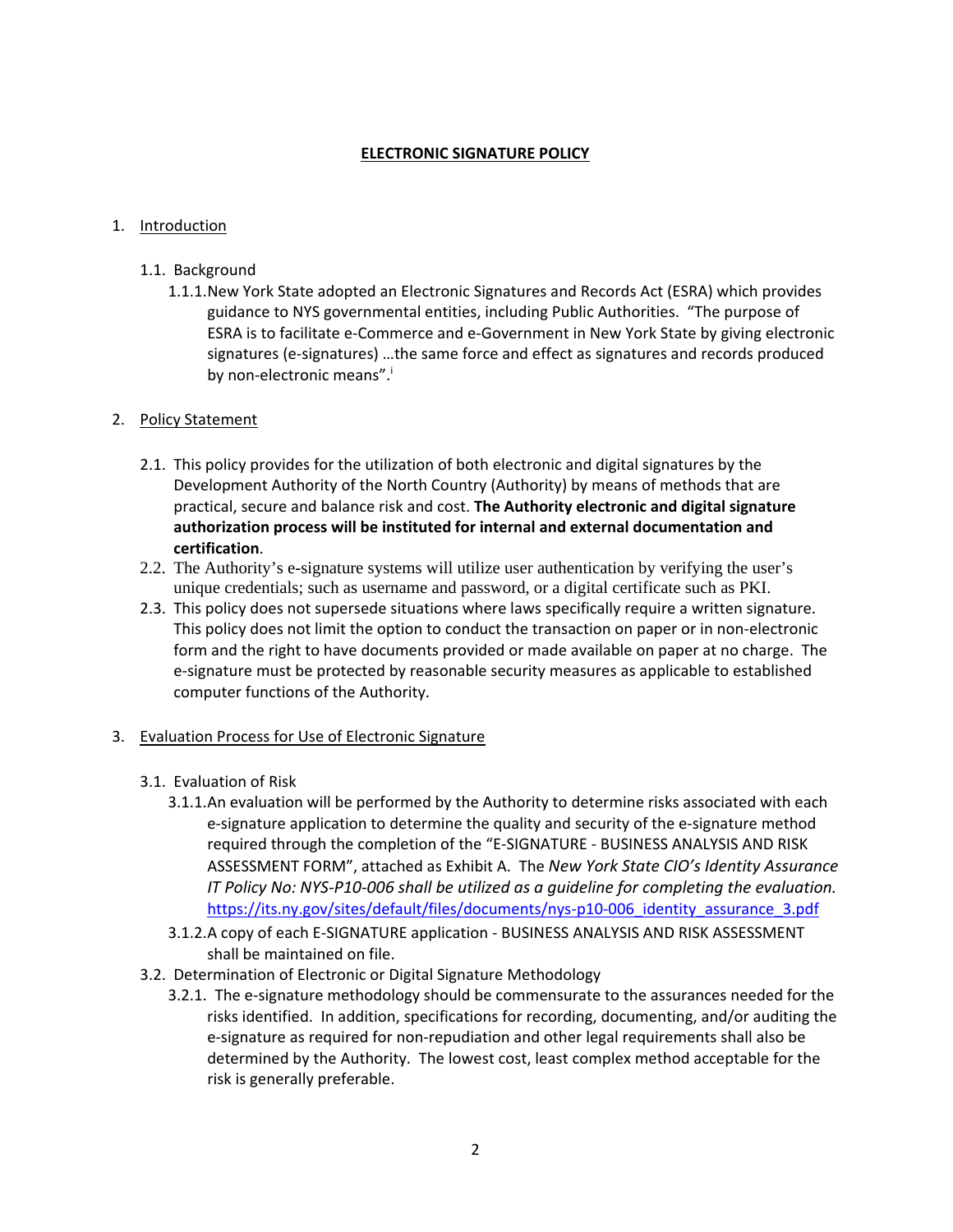#### 4. Maintenance and Review Requirements

- 4.1. Security. Software and/or hardware that are required for e‐signatures will be provided by the Authority. The Authority will ensure that appropriate controls and monitoring of the software/hardware are in place.
- 4.2. Periodic Review
	- 4.2.1.A review of each e‐signature implementation will be conducted periodically by the Compliance Officer, but no less than annually. This will include an evaluation of the e‐ signature use to determine whether any applicable legal, business, or data requirements have changed. A determination will be made as to the continued appropriateness of the risk assessment and e‐signature implementation method.
	- 4.2.2.A record of this review will be documented and filed as part of the official record for this e‐signature implementation maintained by the Authority. If as a result of the periodic review the risk level changes, a new risk assessment must be completed, including review and approval.
	- 4.2.3.The results of the review shall be submitted to the Authority's Executive Director who shall evaluate and make recommendations to the Board for any changes deemed necessary and appropriate.

#### 5. Definition of electronic and digital signatures

- 5.1. An electronic signature is any verifiable sound, symbol or process that is electronically associated with a contract or record indicating his or her intent to sign.
- 5.2. Digital signatures embed a unique digital "fingerprint" into documents and the signer is required to possess a certificate‐based digital ID in order to link the signer and document. These certificates are issued by certification authorities (CAs) and these authorities provide users two digital keys for the certificate – a public key and a private key.

#### **References:**

- i. NYS Office of Information Technology Services, Electronic Signatures and Records Act (ESRA) Guidelines: No: NYS-G04-001 https://its.ny.gov/sites/default/files/documents/nys-g04- 001 electronic signatures and records act ersa guidelines.pdf
- ii. NYS Office of Information Technology Services, Identity Assurance, No: NYS-P10-006 https://its.ny.gov/sites/default/files/documents/nys-p10-006\_identity\_assurance\_3.pdf

Revision Date: March 28, 2018; Resolution No. 2018-03-35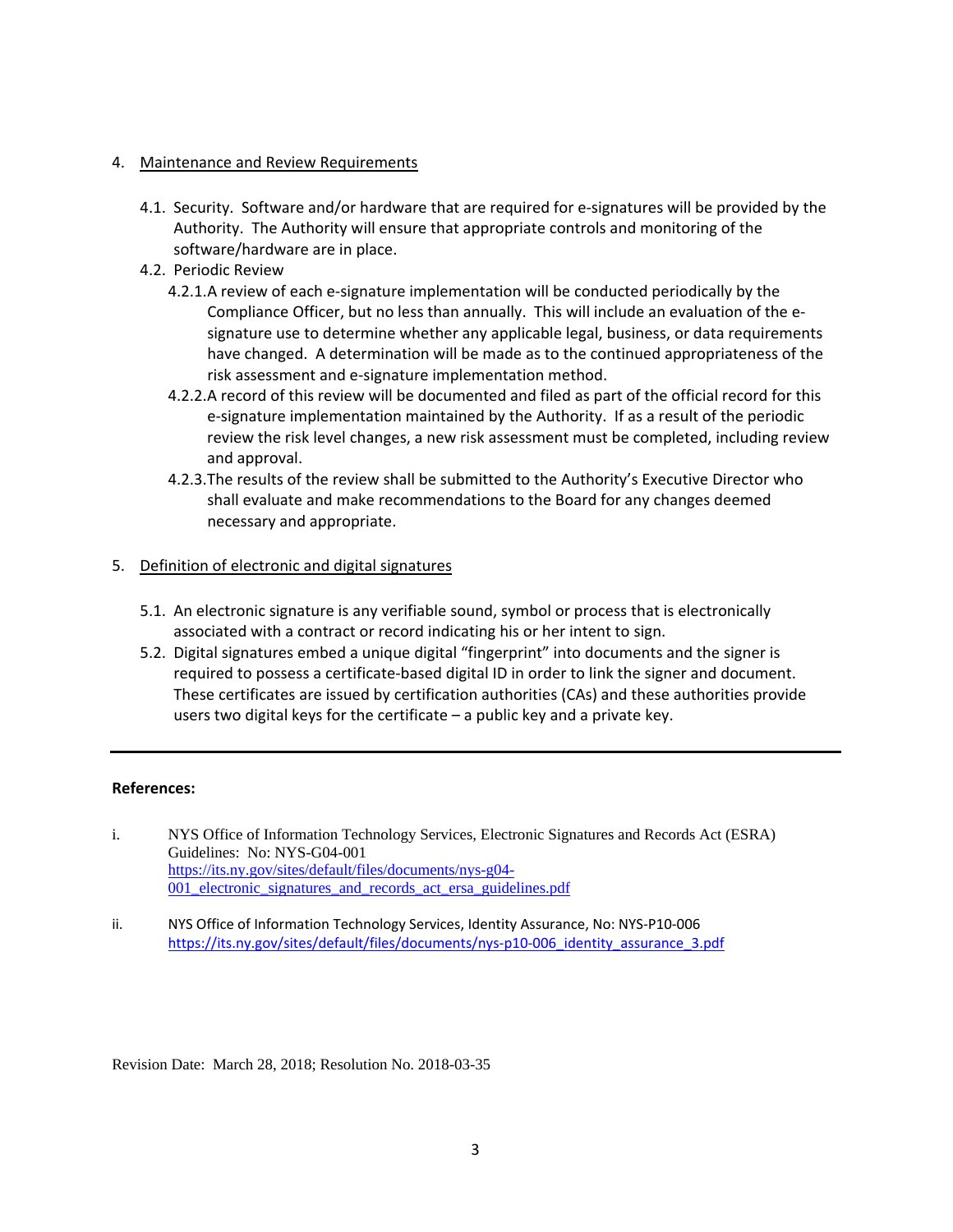#### **EXHIBIT A**

#### **E‐SIGNATURE – BUSINESS ANALYSIS AND RISK ASSESSMENT FORM**

- 1. E‐Signature Application:
	- a. E-Signature Form Request:

*(Include document for which you are requesting to use e‐signature for authentication)*

- b. Document requires a notary and/or company seal? (Note: only the page requiring signature with notary and/or seal cannot be e‐signed. All other pages needing signature are available for e‐ signature)
	- i. If yes, unacceptable use of e‐signature
	- ii. If no, proceed to 1c

\_\_\_\_\_\_\_\_\_\_\_\_\_\_\_\_\_\_\_\_\_\_\_\_\_\_\_\_\_

- c. Software
- Used:\_\_\_\_\_\_\_\_\_\_\_\_\_\_\_\_\_\_\_\_\_\_\_\_\_\_\_\_\_\_\_\_\_\_\_\_\_\_\_\_\_\_\_\_\_\_\_\_\_\_\_\_\_\_\_\_\_\_\_\_\_\_\_\_\_\_\_\_\_\_\_\_
- 2. Business Analysis:
	- a. The Development Authority will be utilizing e-signatures for internal and external use. The use of e‐signatures will be utilized for authorizing documents internally and externally in an effort to increase efficiency and to reduce paper consumption.
- 3. Risk Assessment:
	- a. Risk is a function of the likelihood that a given threat will exploit a potential vulnerability and have an adverse impact on an organization. A threat is a potential circumstance, entity or event capable of exploiting vulnerability and causing harm. Threats can come from natural causes, human actions or environmental conditions. Vulnerability is a weaknessthat can be accidentally triggered or intentionally exploited. A threat does not present a risk when there is no vulnerability. Impact refers to the magnitude of harm that could be caused by a threat.
	- b. To mitigate risk, Authority e‐signatures shall be (check one):
		- **\_\_\_\_\_** authenticated through access to the Authority domain or
			- **\_\_\_\_\_** an approved e‐signature software vendor

Access to the Authority domain requires internal users follow a Computer Use and Password Policy which establishes a standard for the creation of strong passwords, the protection of those passwords and the frequency of change of such passwords. E‐signatures requiring digital transaction management services outside the Authority domain must use an approved vendor established by IT and approved by the Executive Director.

- c. Given the requirement that all e‐signatures must be managed by an approved vendor or have authentication through the Authority domain, the Authority determined that the likelihood a threat will occur would be unlikely.
- d. The Development Authority calculates its internal controls over the e‐signature process to be effective.
- e. Comments:

| Manager Signature |                                                                         |     |        | <b>Executive Director Signature</b> |                |  |
|-------------------|-------------------------------------------------------------------------|-----|--------|-------------------------------------|----------------|--|
|                   | Overall Risk Assessment Per Exhibit B: Likelihood Rating:<br>Negligible | Low | Medium | High                                | Impact Rating: |  |
|                   |                                                                         |     |        |                                     |                |  |

Director of Information Systems Signature

\_\_\_\_\_\_\_\_\_\_\_\_\_\_\_\_\_\_\_\_\_\_\_\_\_\_\_\_\_\_\_\_\_\_\_\_\_\_